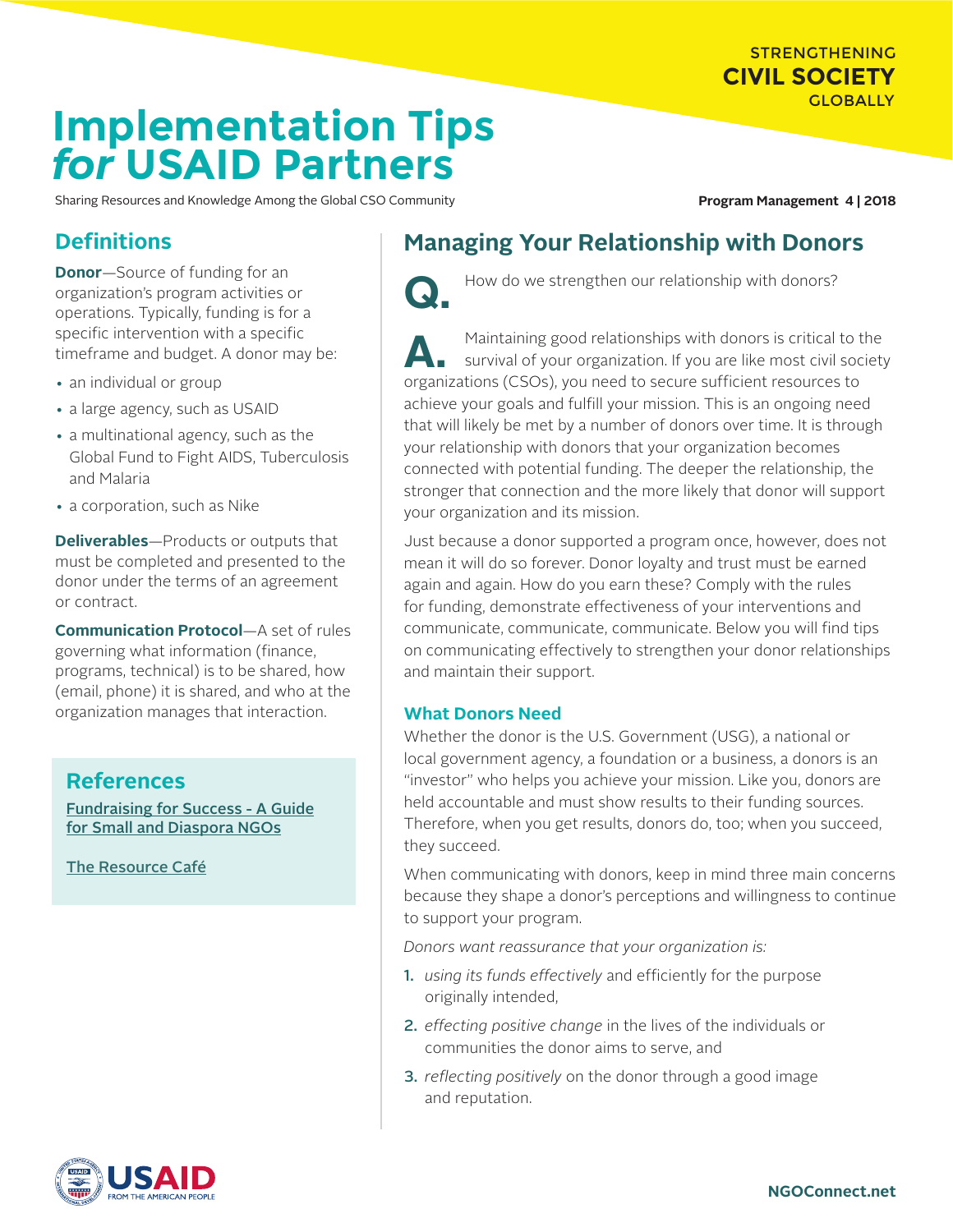*When you get results, donors do, too; when you succeed, they succeed.*

## **Establish a Positive Relationship with**

## **Donors from the Start**

Your relationship with a donor likely began with the development of a proposal. During that process, you demonstrated that you understood the issues and needs to be addressed and showed that you had feasible, cost-effective solutions and systems in place for managing financial resources. When you won that support, your relationship took on new meaning. There are a few basic steps that will help the relationship get off to a smooth start.

#### **Conduct a Launch Meeting**

It is good practice to hold a "launch meeting" with a donor as soon as possible to review the terms of your agreement; establish key contacts; discuss roles, responsibilities and program activities; and share expectations. During this meeting, clarify terms of the agreement you find confusing. Ask questions. Where possible, share the timeframe for start-up activities, your initial program objectives, and solicit your donor's feedback and questions. If both organizations have a clear initial understanding of each other's expectations for the program, this will set a strong foundation for open communication and collaboration and may reduce the likelihood of future misunderstandings.

### **Build Regular Communication into your Workplan**

Learn how the donor wants to hear from you and how often—monthly, quarterly, every six months. Ask what form of communication the donor prefers (email, phone) and what issues/ results are of greatest interest.

### **Develop a Donor Communication Protocol**

Create a list of the staff within your organization (finance, program, technical) who may be called upon to communicate with a donor. You may wish to refer the donor to different people on your team to address specific issues, or you may decide that one person should be the gatekeeper for all donor communications.

As part of your larger Communication Plan, develop a set of rules (a protocol) stating what information is shared with donors, how it is shared, and who at the organization manages the interaction with donors. Once decided, create written guidelines to discuss and share with your staff. Present this information to your team to create mutual understanding and expectations about the donor.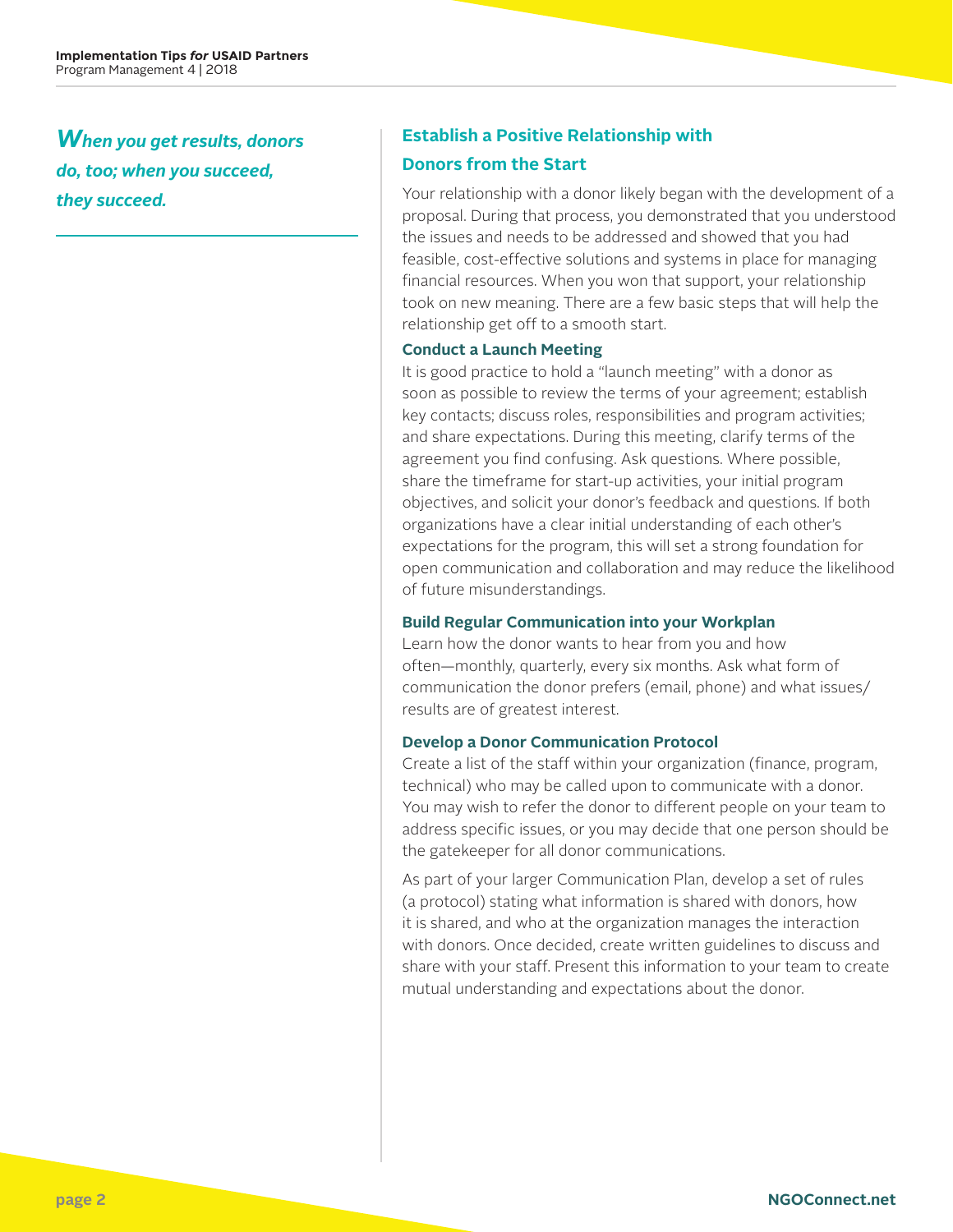*The initial stages of the donor relationship are crucial to establishing strong and open communication that will be important throughout your entire award.*

## **Ten Tips for Maintaining a Strong Relationship with Donors**

As with any mutually beneficial relationship, it is easier to nurture and build on an established connection than to start from zero. Below are a few tips to reinforce your rapport with major donors.

- 1. **Communicate effectively.** Be as clear, direct and honest in your communication as you can, verbally and in writing.
- 2. **Follow up after donor meetings.** After key meetings or conversations between the leadership of your organization and the donor, send a written summary of key issues discussed and follow-up actions. This creates a record of the meeting and clarifies decisions and actions that will be taken in the future.
- 3. **Be responsive to donor requests.** When a donor requests information, respond quickly. Ask questions to ensure you understand what is being requested and when it is due. If a request is unrealistic, be honest and explain why. If it will take you some time to compile the information requested, be clear about when you can submit it.
- 4. **Make realistic promises and deliver on them.** Be careful not to compromise the quality of your work for the sake of speed. Thus, when facing a deadline, ensure you can deliver what you promise with a worthwhile product. If this is not possible, be honest about it.
- 5. **Use donor funds as expected.** Implement your program as described in your proposal; that is what your donor "bought." Notify the donor of any needed alterations (for example, changes in scope, location of work, target audience) to your work right away to get guidance on how the donor would like you to proceed.
- 6. **Submit accurate, complete program deliverables on time.** Reports and other deliverables document your program accomplishments and successes. Therefore, it is critical that deliverables are clear, well-written, and without errors so that they reflect well on your organization and may be shared with other funders and stakeholders. Emphasize quality over quantity.

Meet the deadlines set by your donor. This demonstrates your professionalism, reliability and responsiveness. Know your donors well enough to link their support with your organization's activities, progress and results they find most meaningful.

7. **Do not surprise donors.** Be open and truthful about challenges and barriers in your program as well as successes throughout the period of performance. Setbacks and missteps are normal and most donors understand the challenging environment in which you work. If you maintain an open and collaborative relationship, there should be no surprises when your donor receives your deliverables.